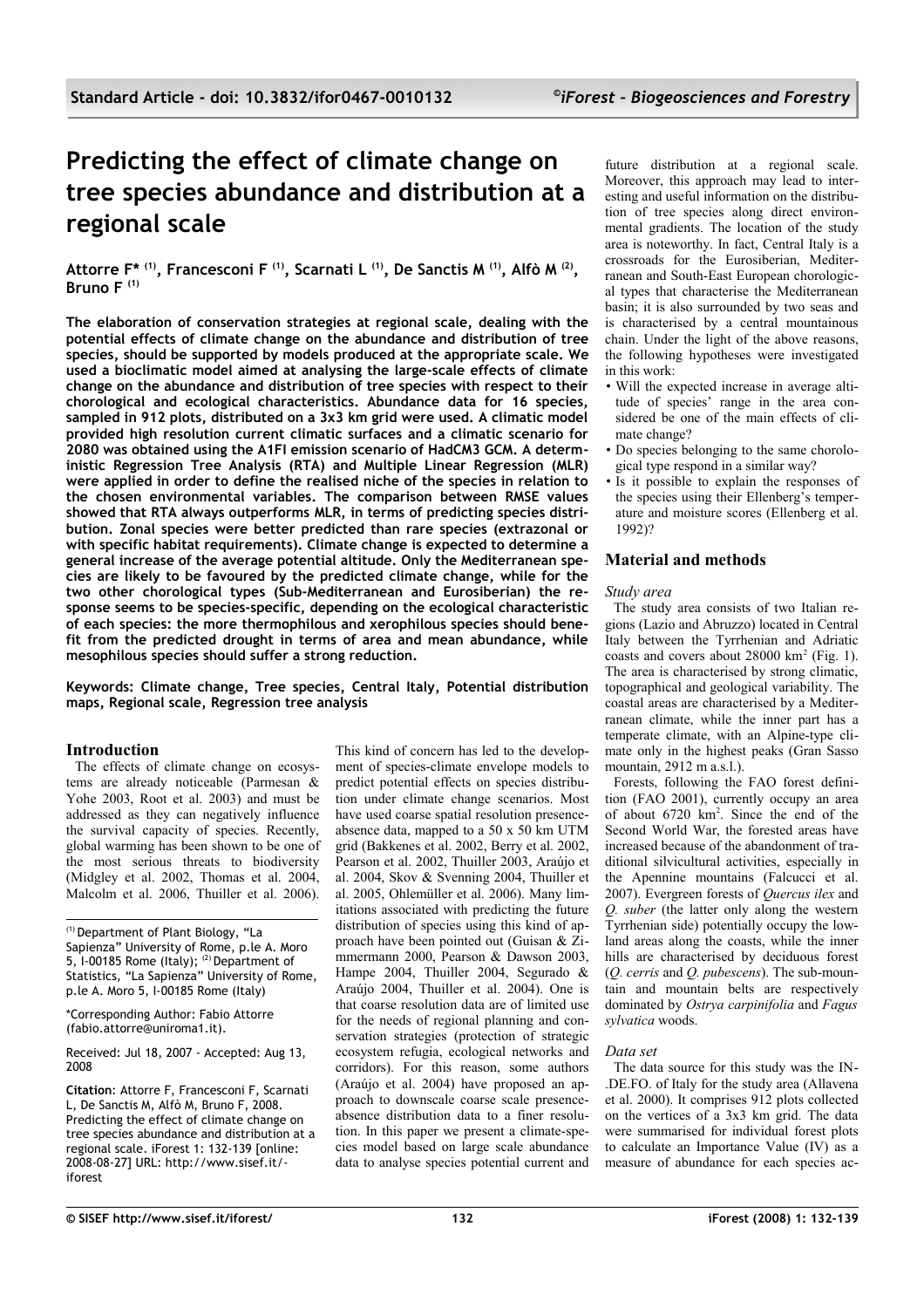

## <span id="page-1-0"></span>**Fig. 1** - The study area.

cording to the following formula:

*Dominancex*=100⋅*BA<sup>x</sup>* /*BAallspecies Densityx*=100∗*NS<sup>x</sup>* /*NSall species*  $IV = Density + Dominance$ <sub>x</sub>

where *x* is one of the considered species, *NS* is the number of stems of a plot and *BA* is the basal area of the plot calculated using the diameter at breast height of each one of the stems. In monotypic stands, the IV could reach a maximum of 200.

We analysed sixteen species that are the most abundant in the study area: *Acer campestre, Acer obtusatum, Acer pseudoplatanus, Carpinus betulus, Carpinus orientalis, Castanea sativa, Fagus sylvatica, Fraxinus ornus, Quercus cerris, Quercus frainetto, Quercus ilex, Quercus pubescens, Quercus robur, Quercus suber, Ostrya carpinifolia, Ulmus minor*. The species listed above belong either to Mediterranean (M - 2 species), Sub-Mediterranean (SM - 8 species) or Eurosiberian (E - 6 species) chorological types (see [Tab. 2](#page-2-0) - Pignatti 1982). In order to explain the response of the species to climate change, Ellenberg's indicator values (Ellenberg et al. 1992), revised for Italy by Pignatti (2005), for temperature and moisture were used. These indicator values describe the ecological optima for the species along ecological gradients using an ordinal scale, *i.e.,* temperature: 1 (cold, alpine environment) to 12 (hot, subdesertic environment); moisture: 1 (dry environment, arid soil) to 12 (water environment).

# *Environmental variables*

Very high resolution (30 arc-seconds) current climatic surfaces were obtained by interpolating climatic data (average of the 1961-1991 period) from 210 stations for precipitation and 151 for temperature through universal kriging (*i.e.*, simple kriging with trend function defined on the basis of a set of co-variates) that has been proven to produce reliable estimates at a regional scale (Attorre et al. 2007). Future projections for 2080 (midpoint of the period 2070-2099) were derived using one general circulation model experiment (HadCM3 - Mitchell et al. 2004). The GCM projected the mean climate under one rather extreme scenario: the Intergovernmental Panel on Climate Change Special Report on Emissions Scenarios (IPCC SRES) A1FI storyline (Nakicenovic & Swart 2000). Current and projected climatic data were obtained from HadCM3 runs. The difference between the current and future climate was calculated. The difference was statistically downscaled to a 30 arc second using the "thin plane spline" spatial interpolation (Mitasova & Mitas 1993). The values were then applied to the measurements of the current climate to produce very high resolution climatic scenario.

Climatic data which influence plant survival and growth were chosen: mean annual temperature, mean minimum temperature of the coldest month, mean maximum temperature of the hottest month, annual, summer and winter precipitations. Moreover, a moisture index was used based on the following formula:

$$
M_i = P/ETp
$$

where  $P$  is the mean annual precipitation, and *ETp* is the potential evapotranspiration; *ETp* has been calculated using the Jensen-Haise equation (Jensen & Haise 1963):

$$
ETp = (RS/2450) \cdot (0.025T + 0.08)
$$

where *RS* is the annual potential solar radiation (KiloJoule) and *T* is the mean annual temperature.

The annual potential solar radiation was calculated using a specific module implemented in the GRASS software GIS (Hofierka & Súri 2002). This model takes into account solar constant, Earth-Sun distance, solar geometry and incident angles at each location (slope aspect), cast-shadowed and self-shadowed areas, and direct versus diffuse radiation.

A slope map and a simplified geological map (scale 1:100.000, Servizio Geologico d'Italia, APAT) were also used. The geological map was a surrogate for pedological information. ARCGIS 9.0 was used to collect, store and manipulate IV as well as environmental data in raster format. The complete list of environmental variables is shown in [Tab. 1.](#page-1-1)

#### *Statistical analysis*

A Regression Tree (RT) and a Stepwise Multiple Linear Regression (MLR) models

<span id="page-1-1"></span>**Tab. 1** - List of the selected environmental variables.

| <b>Environmental variable</b>                    | Acronym |
|--------------------------------------------------|---------|
| Mean Annual Temperature                          | MAT     |
| Mean Maximum Temperature of<br>the Hottest Month | MTH     |
| Mean Minimum Temperature of<br>the Coldest Month | MTC     |
| <b>Annual Precipitation</b>                      | ΑP      |
| <b>Summer Precipitation</b>                      | SP      |
| Winter Precipitation                             | WP      |
| Moisture Index                                   | Mi      |
| Slope                                            | Slo     |
| Geology:                                         |         |
| - Alluvial sediments                             |         |
| - Arenaceous rocks                               |         |
| - Carbonated rocks                               |         |
| - Clayey formations                              |         |
| - Sands                                          |         |
| - Volcanic rocks                                 |         |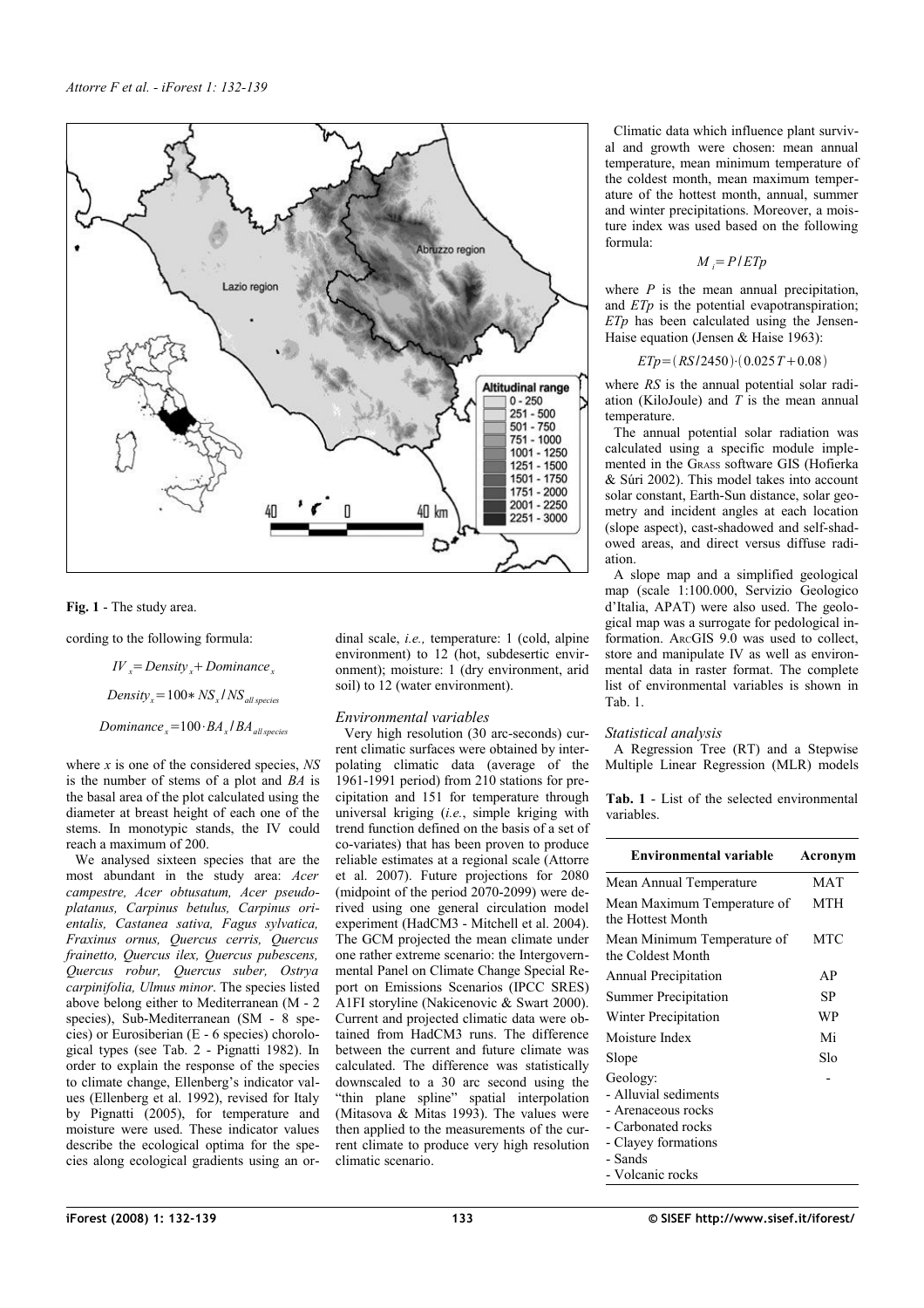were compared in order to quantify the relationship between environmental factors and the species abundance. The theory of MLR is quite well known and will not be reported here (interested readers should refer to Neter & Wasserman 1985). RT models have been widely used in the last few years to study the potential distribution of tree species abundance in the eastern United States (Iverson & Prasad 1998, Iverson & Prasad 2002, Iverson et al. 1999). They are based on a recursive data partitioning algorithm that splits the data into subsets based on a single, best predictor variable. The algorithm proceeds by splitting these subsets using the remaining covariate values. The output is a tree with branches and terminal nodes [\(Fig. 3\)](#page-3-0). The predicted value at each terminal node is the average at that node, which can be considered as relatively homogeneous. Thus, the substantial difference between regression trees and linear regression models is in the effects of the adopted covariates set. In the latter case, the effect is linear and constant over the whole range of covariate values. In the former, the effect of the covariates is neither linear nor constant, producing a categorization of the (quantitative) covariate best predicting the observed response. Moreover, the obtained hierarchical structure gives a simple and effective way to understand the covariates' impact on the observed response; the corresponding role in terms of response prediction can be based on the ordering produced by the increase in the percentage of response variability which is accounted for by each split. The interested



<span id="page-2-1"></span>**Fig. 2** - Comparison between the RMSE value of the regression tree analysis (black diamonds) and that of the multiple linear regression (black triangles) for all the species.

reader should refer to Breiman et al. (1984). We estimated both models using S-PLUS (Statistical Sciences 1993) considering the species IV as the response variable and the environmental covariates listed in [Tab. 1.](#page-1-1) The RTA model was generated after pruning the full tree.

We randomly put aside 30% of the data (test set), and trained the models on the remaining 70% (training set). The RTA and the MLR were evaluated on the test set using

the mean RMSE between the current and predicted IVs for each species. The best model was evaluated by calculating both the correlation between current and predicted IV as well as the so-called Omission Accuracy (OA) measure. To calculate this last measure, we categorized the observed and predicted IVs into binary variable indicating if the values were over a certain threshold. The threshold was set at 2 IV since the values below were characterised by a high uncertainty. For each species, the OA formula is  $(SP/(SP+SO)*100)$ , where SP is the number of areas with observed values over the threshold where the species was correctly predicted as present and SO is the number of areas with observed values over the threshold where the species was incorrectly predicted as absent. Because of the sampling approach we used, classification accuracy was not calculated for the test set; indeed, the absence of a species at a given sampling plot does not imply its absence over the 3 x 3 km grid.

The results obtained through the final model were used to produce maps of both current and future potential distribution under a scenario of changed climate assuming unlimited dispersal capacity of the species. The predicted potential distribution was obtained by replacing the climate variables with those obtained from the HadCM3 GCM; predicted values were then imported into ARCGIS to produce the corresponding maps.

The effects of climate change on species distribution were evaluated by calculating the percentage changes in the potential area as well as on the mean IV and altitude.

<span id="page-2-0"></span>**Tab. 2** - Validation of the regression tree model. N is the number of sample plots. R is the correlation between measured and predicted IV. OA\_Ve and OA\_Va are the omission accuracy for the whole data set (verification) and for the 30 % of the validation data set respectively. Abbreviations for chorology: M, Mediterranean; SM, Sub-Mediterranean; E, Eurosiberian.

| <b>Species</b>      | Chorology type           | N   | R    | OA Ve | OA Va |  |  |
|---------------------|--------------------------|-----|------|-------|-------|--|--|
| Quercus ilex        | М                        | 102 | 0.77 | 0.79  | 0.68  |  |  |
| Quercus suber       | М                        | 43  | 0.63 | 0.77  | 0.67  |  |  |
| Mean                | $\overline{\phantom{a}}$ |     | 0.70 | 0.78  | 0.68  |  |  |
| Acer campestre      | <b>SM</b>                | 106 | 0.72 | 0.67  | 0.65  |  |  |
| Acer obtusatum      | <b>SM</b>                | 85  | 0.63 | 0.85  | 0.74  |  |  |
| Carpinus orientalis | <b>SM</b>                | 54  | 0.53 | 0.63  | 0.61  |  |  |
| Castanea sativa     | <b>SM</b>                | 85  | 0.78 | 0.89  | 0.85  |  |  |
| Fraxinus ornus      | <b>SM</b>                | 141 | 0.63 | 0.76  | 0.68  |  |  |
| Ostrya carpinifolia | <b>SM</b>                | 177 | 0.74 | 0.81  | 0.75  |  |  |
| Quercus cerris      | <b>SM</b>                | 287 | 0.81 | 0.97  | 0.92  |  |  |
| Quercus frainetto   | <b>SM</b>                | 41  | 0.60 | 0.82  | 0.71  |  |  |
| Quercus pubescens   | <b>SM</b>                | 361 | 0.80 | 0.98  | 0.86  |  |  |
| Mean                | $\overline{\phantom{0}}$ |     | 0.69 | 0.82  | 0.75  |  |  |
| Acer psedoplatanus  | E                        | 88  | 0.68 | 0.84  | 0.75  |  |  |
| Carpinus betulus    | E                        | 73  | 0.62 | 0.60  | 0.64  |  |  |
| Fagus sylvatica     | E                        | 263 | 0.90 | 0.99  | 0.95  |  |  |
| Quercus robur       | E                        | 59  | 0.57 | 0.79  | 0.69  |  |  |
| Ulmus minor         | E                        | 50  | 0.76 | 0.70  | 0.72  |  |  |
| Mean                | $\overline{\phantom{0}}$ |     | 0.71 | 0.78  | 0.75  |  |  |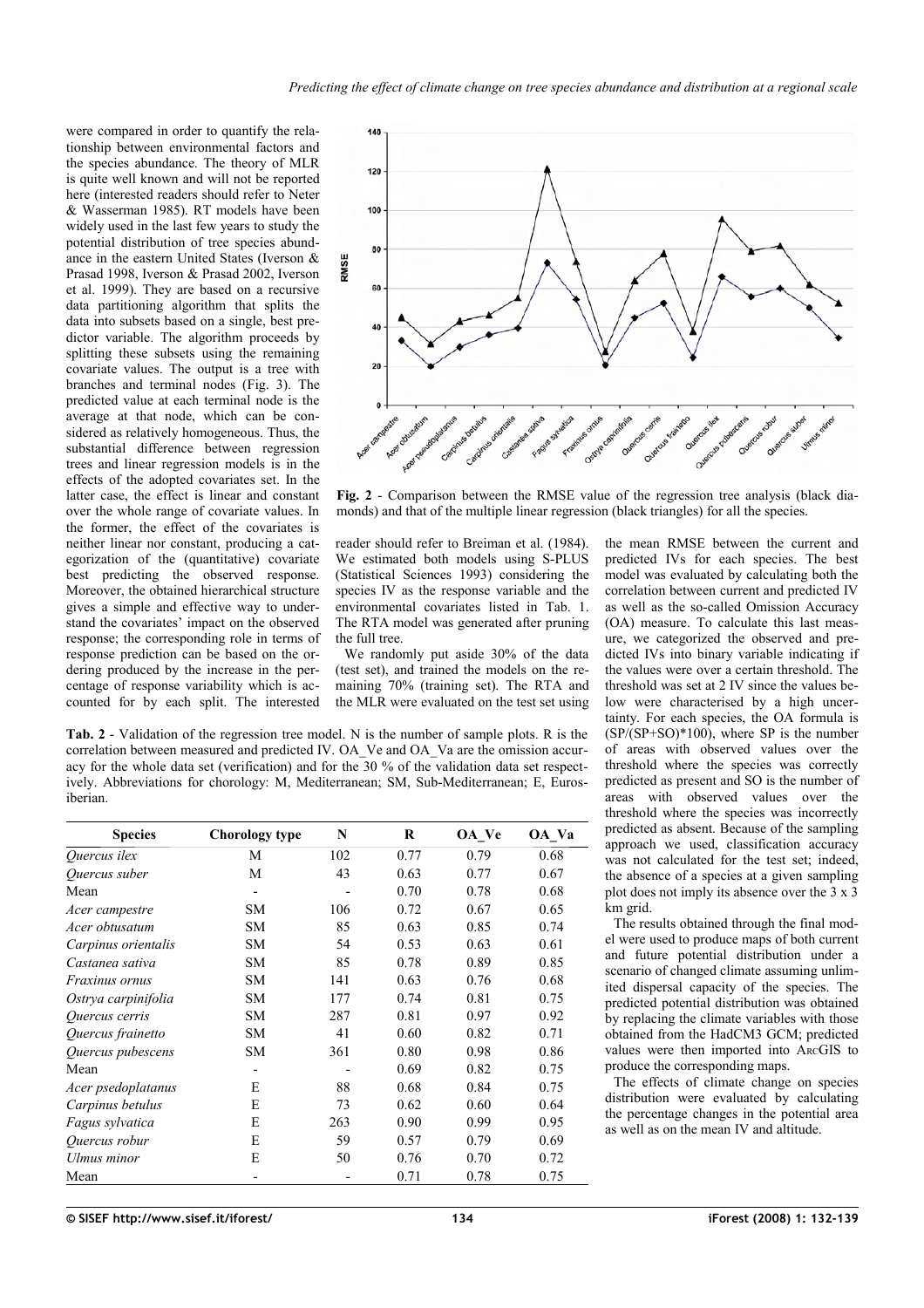

<span id="page-3-0"></span>**Fig. 3** - Tree diagrams for A - *Fagus sylvatica*, B - *Quercus cerris*, C - *Quercus ilex*. The abundance of each variable is proportional to the length of the corresponding couple of branches. The numbers at the termination of each node of the tree show the average IV at that node.

# **Results**

## *Comparison and evaluation of models*

The comparison between RMSE values corresponding to both models for all of the analysed species shows that RTA always outperformed MLR, in terms of predicting species distribution for the training set [\(Fig.](#page-2-1) [2\)](#page-2-1). For this reason, RTA was chosen as the best method; the corresponding performance measures are reported in [Tab. 2.](#page-2-0) The number of plots for each species used for the modelling process is a measure of the abundance of the species within the study area. *Quercus pubescens* and *Quercus cerris* were the most widespread species, respectively with 361 and 287 plots. These were followed by *Fagus sylvatica* (263 plots). In contrast, *Quercus frainetto* and *Quercus suber*, the rarest species, were limited to the coastal areas characterised by acidic soils (Attorre & Bruno 2003). The correlation between observed and predicted IV values ranged between 0.53 of *Carpinus orientalis* to 0.90 of *Fagus sylvatica*. Predicted current distributions match well the inventory data for almost all the species, with *Fagus sylvatica*, *Quercus pubescens* and *Quercus cerris* showing the highest omission accuracy values in both the verification and the validation data set. Only three species, *Carpinus orientalis*, *Carpinus betulus* and *Acer campestre* had values of omission accuracy index below 70%.

#### *Environmental correlates of tree species abundance*

The tree diagrams produced by RTA analysis are shown in [Fig. 3a](#page-3-0) for a Eurosiberian species (*Fagus sylvatica*), in [Fig. 3b](#page-3-0) for a Sub-Mediterranean species (*Quercus cerris*) and in [Fig. 3c](#page-3-0) for a Mediterranean one (*Quercus ilex*). As aforementioned, the tree diagrams proved to be a useful way to highlight the interactions between environmental variables and species distribution (Iverson & Prasad 1998, Vayssières et al. 2000, Thuiller et al. 2003). The length of tree diagram branches is proportional to the variance explained by the current split. The terminal nodes of the data set indicate the average IV value for the relatively homogeneous subset. *Fagus sylvatica* is mainly found in areas with an average temperature of less than 24 °C for the hottest month. In areas above this climatic limit, the species can only be found in very small areas characterised by a high amount of summer precipitation (above 200 mm). In fact, in those areas, it is still possible to find remnant patches of *Fagus sylvatica*, residual of previous cycles of expansion of the species (Magri 1998). The maximum temperature of the hottest month is also the most important variable for *Quercus cerris*, one of the most widespread species in the area. In this case the species has a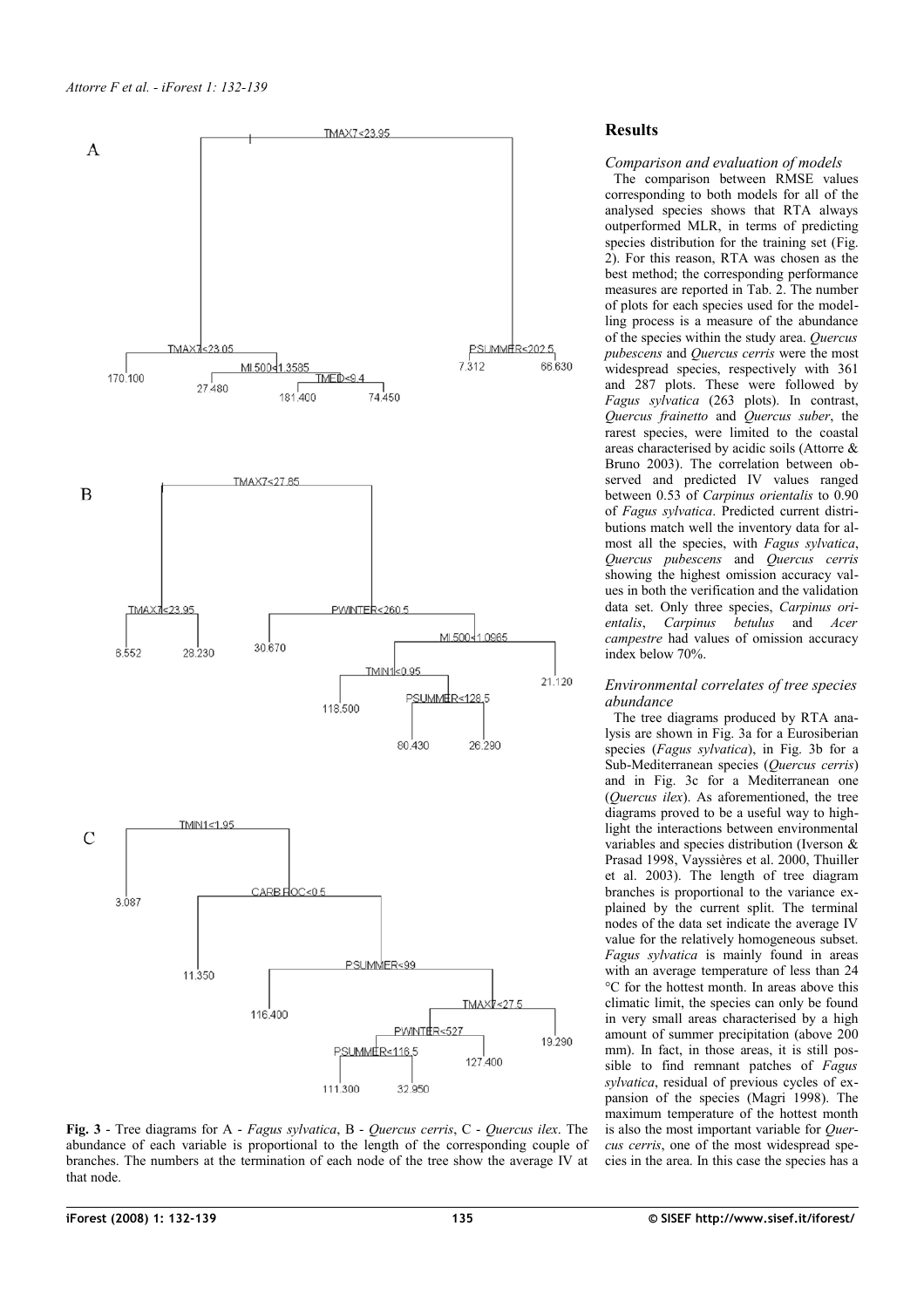threshold of 27.8 °C, above which it can be found only in areas characterised by high winter precipitation  $(> 260$  mm), excluding the hyper humid areas (moisture index values  $> 1$ ). In contrast, the average minimum temperature the most important variable in influencing the spatial distribution of *Quercus ilex*. In fact, the species is absent in areas characterised by very low winter temperature (MTC  $\leq$  2 °C). The other important variables are: the presence of a geological substratum of carbonated rocks and summer aridity, since the species is well adapted to these conditions.

#### *Potential current and future distribution of tree species abundance*

According to the estimated model, *Quercus pubescens* and *Quercus cerris* are the species with the widest potential distribution [\(Tab. 3\)](#page-5-0). *Fagus sylvatica* and *Castanea sativa* have a smaller potential area, but they also have a high average IV, 83.5 and 60.9 respectively. This means that these two species tend to form almost mono-specific forests. Instead, *Quercus frainetto* and *Acer pseudoplatanus* have the smallest potentiality in terms both of area and IV. Generally they are associated, respectively, with *Quercus cerris* and *Fagus sylvatica*. Once we had established a reasonably reliable (in terms of RMSE) model for all the species, current climatic data were replaced with those obtained through HadCM3 GCM in order to evaluate potential future distribution. The prediction of potential species distribution shows significant changes for many species: there is a general trend towards an increasing mean altitude, with the exception of *Fraxinus*



<span id="page-4-1"></span>**Fig. 4** - Current and future predicted potential distribution of *Fagus sylvatica* (A, B) and *Quercus ilex* (C, D).

*ornus*. Five species should increase both their area and IV (Group 1, [Tab. 2\)](#page-2-0), while six species should reduce both these parameters. Moreover, *Acer campestre* and *Carpinus betulus* present an increasing area and a decreasing IV, while *Carpinus orientalis*, *Fraxinus ornus* and *Quercus frainetto* show an opposite trend. As an example, the maps of the current potential and future potential distribution of four species belonging to the four different groups identi-



<span id="page-4-0"></span>**Fig. 5** - Current and future predicted potential distribution of *Carpinus betulus* (A, B) and *Fraxinus ornus* (C, D).

fied in relation to their response to changes in the climatic scenario are shown in [Fig. 4](#page-4-1) and [Fig. 5.](#page-4-0) The two well-modelled species (*Fagus sylvatica* and *Quercus ilex*) show a good correspondence between the distribution of sample plots and the predictions [\(Fig.](#page-4-1) [4\)](#page-4-1), while the two fairly-modelled species (*Fraxinus ornus* and *Carpinus betulus*) show a higher number of incorrectly predicted "absent" plots [\(Fig. 5\)](#page-4-0). The application of the climate scenario determines a noticeable reduction of area and IV of *Fagus sylvatica* (respectively - 29% and -3%), the expansion of *Quercus ilex* (Area +74.6%, IV +2.4%). the transformation of *Carpinus betulus* from the status of sporadic, localised extra-zonal species to that of a more widespread species in the submountain areas as shown by the increase of area (+81.5 %) and average altitude (+94.9), and the strong reduction in area of *Fraxinus ornus* area (-20%) and a contemporaneous increase of its IV  $(+2.2 - Tab. 3)$  $(+2.2 - Tab. 3)$ .

# **Discussion**

# *Model comparison*

RTA had a better performance in modelling the spatial distribution of all the analysed species compared to MLR [\(Fig. 2\)](#page-2-1). This result can be explained since RTA neither relies on linearity of covariate effects nor on constant effects throughout the analysed area. This could mean that RTA could readily accommodate departures from a homogeneous model, accounting for local discontinuities as well as for local dependencies. These differences in model features are substantial if the observed species distribu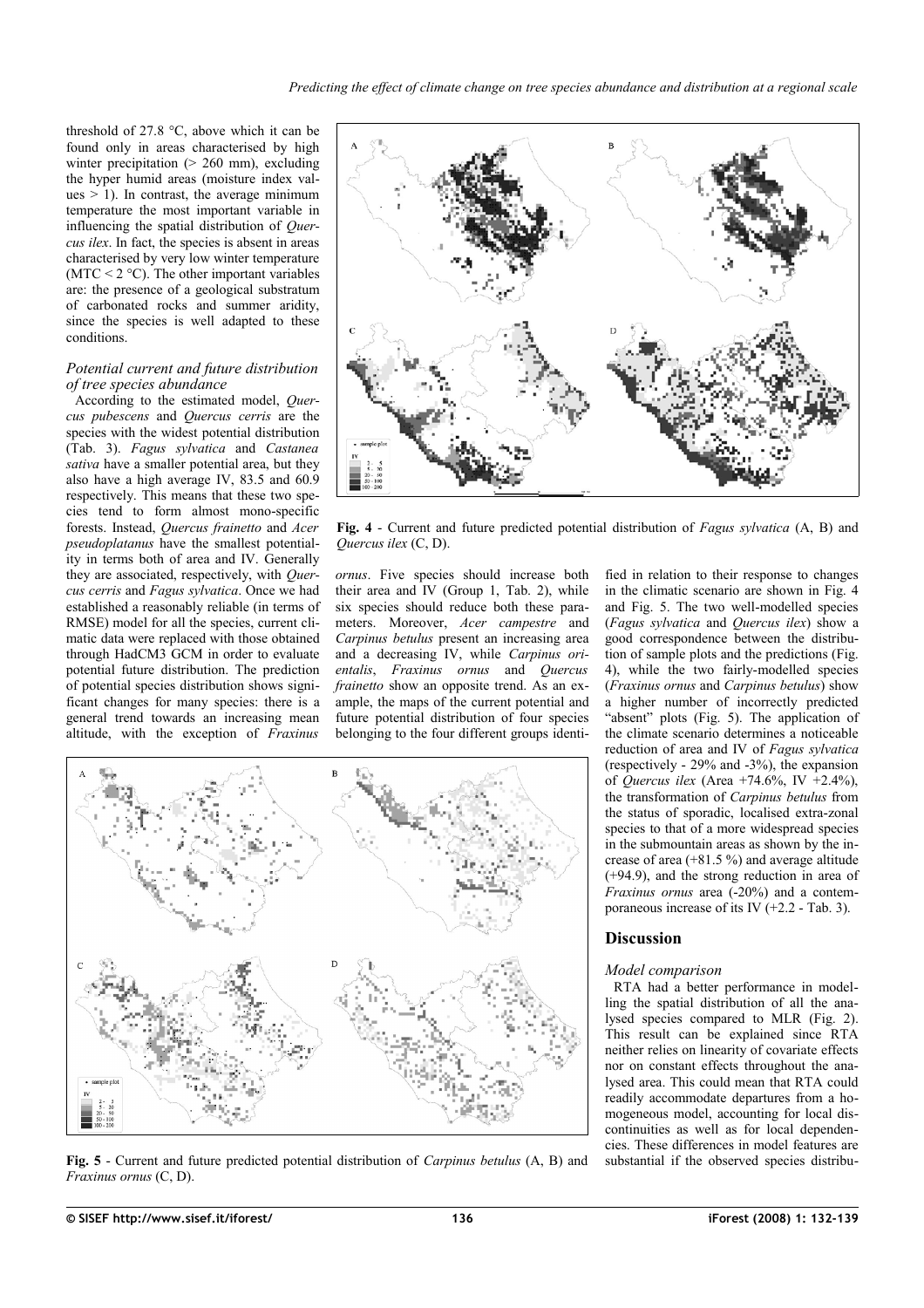<span id="page-5-0"></span>

| Tab. 3 - Current, future and percentage of change of the potential area (km <sup>2</sup> ) and average IV and altitude (m); the percentage changes are due |
|------------------------------------------------------------------------------------------------------------------------------------------------------------|
| to the HadCM3 model outputs; Ellenberg's scores for temperature (T) and moisture (M). In the last columns, X means the species has a wide                  |
| spectrum for that parameter. Abbreviations for chorology: M, Mediterranean; SM, Sub-Mediterranean; E, Eurosiberian.                                        |

| Group                    | <b>Species</b>      | Choro-<br>logy<br>type | Area $(km2)$          |       | IV            |                       |      | Altitude (m)  |                       |        |               |        |                |
|--------------------------|---------------------|------------------------|-----------------------|-------|---------------|-----------------------|------|---------------|-----------------------|--------|---------------|--------|----------------|
|                          |                     |                        | <b>Current Future</b> |       | $\frac{0}{0}$ | <b>Current Future</b> |      | $\frac{0}{0}$ | <b>Current Future</b> |        | $\frac{0}{0}$ |        | M              |
| Group 1:<br>$+IV + Area$ | Ouercus cerris      | <b>SM</b>              | 24417                 | 24832 | 1.7           | 46                    | 67.3 | 46.3          | 408.3                 | 576.1  | 41.1          | 8      | $\overline{4}$ |
|                          | Quercus ilex        | M                      | 9423                  | 16453 | 74.6          | 37                    | 37.9 | 2.4           | 212.4                 | 342    | 61            | 9      | 3              |
|                          | Quercus pubescens   | <b>SM</b>              | 24732                 | 27947 | 13            | 60.7                  | 81.7 | 34.6          | 414.3                 | 541.5  | 30.7          | 8      | 3              |
|                          | Quercus suber       | M                      | 3006                  | 5282  | 75.7          | 40.7                  | 48.1 | 18.2          | 75.2                  | 79.3   | 5.5           | 8      | 3              |
|                          | Ulmus minor         | E                      | 2682                  | 2926  | 9.1           | 24.9                  | 33.4 | 34.1          | 163.2                 | 216.6  | 32.7          | 7      | X              |
| Group 2:<br>$-IV - Area$ | Acer obtusatum      | <b>SM</b>              | 3393                  | 1863  | $-45.1$       | 13.4                  | 11.6 | $-13.4$       | 698.6                 | 1159   | 65.9          | 5      | 6              |
|                          | Acer pseudoplatanus | E                      | 2115                  | 584   | $-72.4$       | 12.7                  | 10.6 | $-16.5$       | 972.7                 | 1297.6 | 33.4          | 5      | 6              |
|                          | Castanea sativa     | <b>SM</b>              | 5175                  | 5051  | $-2.4$        | 60.9                  | 38.4 | $-36.9$       | 578.2                 | 932.6  | 61.3          | 8      | X              |
|                          | Fagus sylvatica     | E                      | 8946                  | 6352  | $-29$         | 83.5                  | 81   | $-3$          | 1144.2                | 1330.7 | 16.3          | 5      | 5              |
|                          | Ostrya caprinifolia | <b>SM</b>              | 7497                  | 4183  | $-44.2$       | 24.8                  | 23   | $-7.3$        | 736.5                 | 1082.7 | 47            | 8      | 4              |
|                          | Quercus robur       | E                      | 5634                  | 3747  | $-33.5$       | 28.9                  | 21.7 | $-24.9$       | 238.2                 | 248.2  | 4.2           | 6      | 6              |
| Group 3:<br>$-IV + Area$ | Acer campestre      | <b>SM</b>              | 6255                  | 7400  | 18.3          | 25.3                  | 18.5 | $-26.9$       | 330.5                 | 358.3  | 8.4           | $\tau$ | 5              |
|                          | Carpinus betulus    | E                      | 3645                  | 6616  | 81.5          | 14.7                  | 8.1  | $-44.9$       | 442.7                 | 862.8  | 94.9          | 6      | X              |
| Group 4:<br>$+IV-Area$   | Carpinus orientalis | <b>SM</b>              | 1242                  | 532   | $-57.2$       | 18.2                  | 30.9 | 69.8          | 616.8                 | 1244.1 | 101.7         | 7      | 3              |
|                          | Fraxinus ornus      | <b>SM</b>              | 7101                  | 5681  | $-20$         | 13.4                  | 13.7 | 2.2           | 468.6                 | 380    | $-18.9$       | 8      | 3              |
|                          | Quercus frainetto   | <b>SM</b>              | 3645                  | 2278  | $-37.5$       | 12.8                  | 21.7 | 69.5          | 63.7                  | 79.8   | 25.3          | 6      | 6              |

tion is highly scattered and potentially heteroscedastic, with local hotspots and wide areas with non-relevant IV values.

#### *Actual and potential current distribution of tree species abundance*

Using results from RTA, a significant correlation between number of sample plots where the species was recorded and model accuracy was found [\(Tab. 2\)](#page-2-0). Indeed, species whose distribution is more strongly linked to local climatic conditions (*Quercus pubescens*, *Quercus cerris* and *Fagus sylvatica*) show a higher accuracy in model predictions. Instead, rare species (mainly extrazonal), being at the edge of their distribution or having more specific habitat requirements, were less accurately modelled (*e.g.*, *Carpinus orientalis* and *Carpinus betulus)*.

The main chorological component was represented by Sub-Mediterranean deciduous species (8 species), showing on average the best accuracy values [\(Tab. 2\)](#page-2-0). The second group was formed by Eurosiberian species (6), while only two Mediterranean evergreen sclerophyllous species have a spatial distribution wide enough to be included in this analysis: *Quercus ilex* and *Quercus suber*. Species belonging to the same chorological type and thus sharing the same geographical distribution have different capacities of adaptation to local conditions. For this reason a

Eurosiberian species such as *Fagus sylvatica* has, in the study area, a wide distribution well modelled by this climatic model, while *Carpinus betulus*, also Eurosiberian, is more localized, dependent on factors other than the climatic ones and fairly modelled.

The deciduous tree species are more abundant than the sclerophyllous evergreen ones in terms of species number and spatial distribution. This result depends on the fact that the study area, despite its Mediterranean location, is characterized mainly by a temperate climate because of the effects of the Apennine mountains, which intercept the humid winds from the sea, thus causing a rainfall increase (Attorre et al. 2007). Moreover, in this area, the dominance of deciduous species has characterised almost all of the interglacial periods during the last 250000 years (Follieri et al. 1993). As shown by the analysis of lake sediments, during the Holocene a progressive increase of pollen of sclerophyllous tree species, mainly *Quercus ilex,* did occur starting from 1.500 B.C. This change can neither be explained by climate change nor by the use of fire to clear land for agriculture (Magri 1994). For this reason, it may be hypothesized the occurrence of the same process recorded in southern France (Romane & Terradas 1992): the prolonged exploitation of forests caused increasing soil erosion, especially in the southern exposures of the Apennine mountains, favouring *Quercus ilex*, which is more adapted to xeric environments than deciduous species such as *Quercus pubescens* and *Quercus cerris*. This hypothesis may also explain the current presence of areas with potentially high IV in the inner part of the Lazio region (see [Fig. 4c](#page-4-1)).

Other examples of tree species expansion due to human intervention are those of *Castanea sativ*a for timber and food production dating back to the Greco-Roman age and the more recent example of *Quercus suber* in the western side of the Italian peninsula for the production of cork (Scarascia-Mugnozza et al. 2000). Those examples are, however, the exception in a general framework, where a general reduction of the distribution of tree species has occurred after the post-glacial recolonisation as a result of deforestation and land use changes (Quézel 1993). This process was not continuous and ceaseless, depending on the historical socioeconomic conditions: as an example, the secondary recolonization of the mountain Apennine pastures by *Fagus sylvatica* occurred during the last decades due to the reduction of traditional breeding activities (Attorre & Bruno 2003).

#### *Future potential distribution*

A general increase of the average potential altitude is predicted applying the HADCM3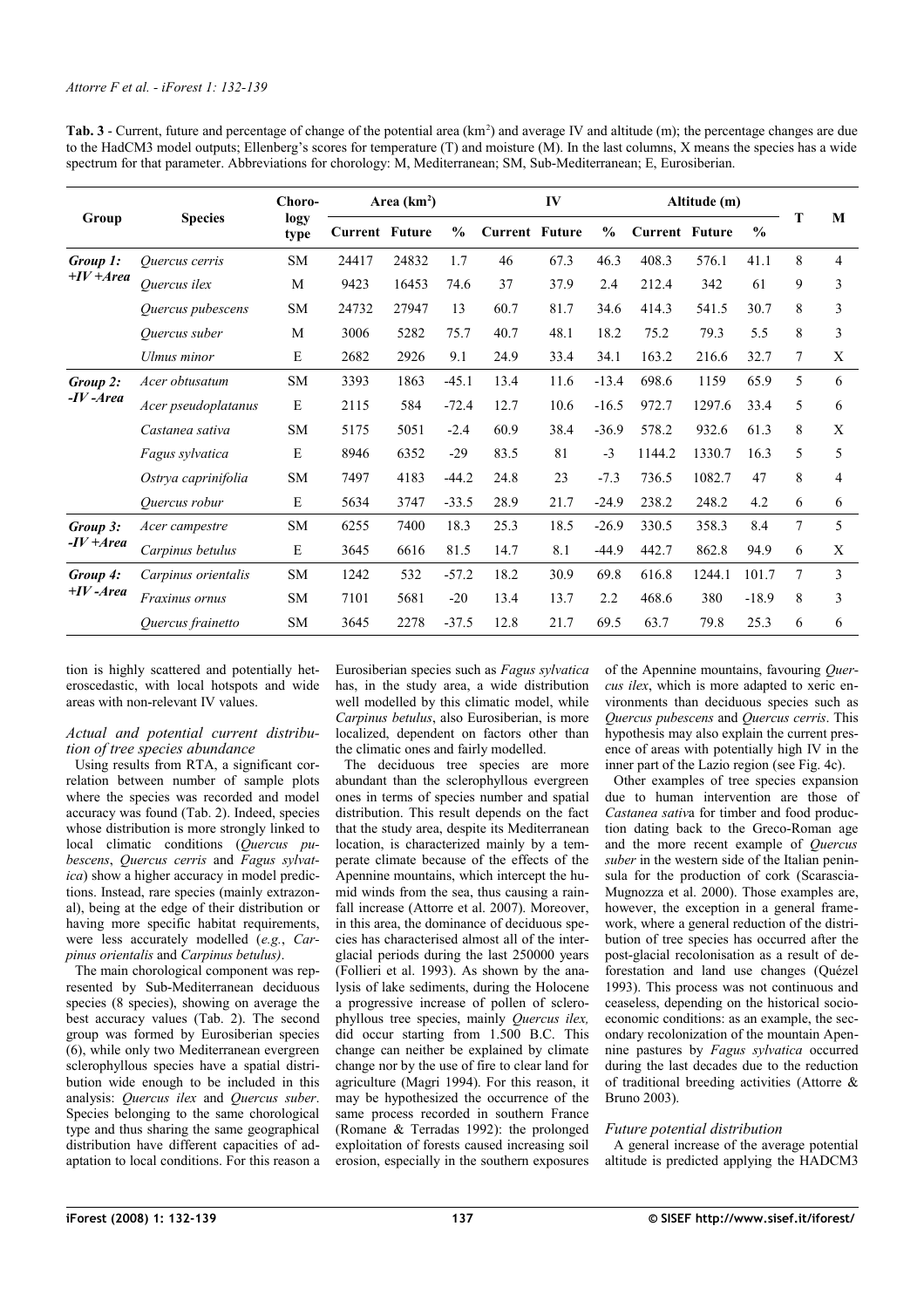climate scenario for year 2080. However if area and abundance are analysed, four different trends can be identified: species that could be advantaged by the predicted climate change [\(Tab. 3,](#page-5-0) group 1), species that could suffer a strong reduction of area and abundance (Group 2) and species showing contrasting behaviour in relation to area and abundance (Group 3, 4).

According to the chorological types, the two Mediterranean species (*Quercus ilex* and *Quercus suber*) are likely to be favoured by the predicted increased drought, while the species belonging to the two other chorological types show quite differentiated behaviour. According to the Ellenberg's scores, the more thermophilous and xerophilous species should be favoured by the predicted drought (Group 1, [Tab. 3\)](#page-5-0). In contrast, mesophilous species should suffer a strong reduction of area and abundance (Group 2). For the two remaining groups, there is not a clear ecological explanation for their particular trends. However, it should be noticed that they are formed by fairly modelled species, such as *Carpinus orientalis*, *Carpinus betulus* and *Quercus frainetto.* Indeed, the above species are at the edge of their natural range, so it may be hypothesized that their presence in the study area is linked to other variables (*e.g.*, edaphic factors) not included in the model. On the other hand, *Acer campestre* and *Fraxinus ornus* are low-frequency species spread over different plant communities, so a better definition of their climatic niche is expected to be obtained by enlarging the study area.

# **Conclusions**

RTA has proven to be efficient for the identification of the environmental variables driving the current distribution and abundance of tree species at a regional scale. Only Mediterranean species are likely to be favoured by the predicted climate change, while for the two other chorological types (Sub-Mediterranean and Eurosiberian) the response seems to be species-specific depending on the autoecological characteristic of each species. A more complete picture of the potential effects of climate change would be obtained by analysing the whole Italian peninsula considered as a biogeographical unit and including a detailed land use map as a measure of fragmentation and anthropization of the territory, influencing the expected shift of species.

# **Acknowledgements**

This work has been carried out in the framework of CONECOFOR (*CONtrollo ECOsistemi FORestali*), the intensive monitoring programme of forest ecosystems in Italy. The programme is framed within the Pan-European Level II Monitoring of Forest Ecosystems. It is co-sponsored by the

European Union under the Regulation no. 2152/2003 "Forest Focus" and co-operate with the UN/ECE ICP-Forests and the UN/ECE ICP-Integrated Monitoring of Ecosystems. CONECOFOR is managed by Corpo Forestale dello Stato, Divisione 6ª, CONECOFOR Board, acting also as National Focal Center (NFC) of Italy within the EU and UN/ECE programmes.

## **References**

- Allavena S, Isopi R, Petriccione B, Pompei E (2000). Programma Nazionale Integrato per il controllo degli ecosistemi forestali. Secondo rapporto 2000. Ministero per le politiche agricole (Roma).
- Araújo MB, Cabeza M, Thuiller W, Hannah L, Williams PH (2004). Would climate change drive species out of reserves? An assessment of existing reserve selection methods. Global Change Biology 10: 1618-1626.
- Attorre F, Bruno F (2003). Processi di riforestazione naturale della faggeta nella fascia altitudinale inferiore del verante laziale del Massiccio dei Monti Simbruini (Italia centrale). Fitosociologia 40: 55-71.
- Attorre F, Alfò M, De Sanctis M, Francesconi F, Bruno F (2007). Comparison of interpolation methods for mapping climatic and bioclimatic variables at regional scale. International Journal of Climatology 27 (13): 1825-1843.
- Bakkenes M, Alkemade RM, Ihle, Leemans R, Latour JB (2002). Assessing effects of forecasted climate change on the diversity and distribution of European higher plants for 2050. Global Change Biology 8: 390-407.
- Berry PM, Dawson TE, Harrison PA, Pearson RG (2002). Modelling potential impacts of climate change on the bioclimatic envelope of species in Britain and Ireland. Global Ecology and Biogeography 11: 453-462.
- Breiman L, Friedman JH, Olshen RA, Stone CJ (1984). Classification and Regression Trees. Chapman & Hall, New York, USA.
- Ellenberg H, Weber HE, Düll R, Wirth V, Werner V (1992). Zeigerwerte von Pflanzen in Mitteleuropa (2nd edn.). Scripta Geobotanica 18: 1-258.
- FAO (2001). Global forest resources assessment 2000. Main report. Food and Agriculture Organization of the United Nations, Rome.
- Falcucci A, Maiorano L, Boitani L (2007). Changes in land-use/land-cover patterns in Italy and their implications for biodiversity conservation. Landscape Ecology 22: 617-631.
- Follieri M, Magri D, Narcisis B (1993). Paleoenvironmetal investigations on long sediment cores from volcanic lakes of Lazio (central Italy) - An overview. In: "Paleoelimnology of European Maar Lakes" (Negendank JFW, Zolitschka B eds). Springer, Berlin, pp 95-107.
- Guisan A, Zimmermann NE (2000). Predictive habitat distribution models in ecology. Ecological Modelling 135:147-186.
- Hampe A (2004). Bioclimate envelope models: what they detect and what they hide. Global Ecology and Biogeography 13: 469- 471.

Hofierka J, Súri M (2002). The solar radiation model for Open source GIS: implementation and applications. Open source GIS - GRASS users conference, Trento, Italy.

- Iverson LR, Prasad A (1998). Predicting abundance for 80 tree species following climate change in the Eastern United States. Ecological Monographs 68: 465-485.
- Iverson LR, Prasad A (2002). Potential redistribution of tree species habitat under five climate change scenarios in the eastern US. Forest Ecology and Management 155: 205-222.
- Iverson LR, Prasad A, Schwartz MK (1999). Modelling potential future individual tree-species distributions in the eastern United States under a climate change scenario: a case study with *Pinus virginiana*. Ecological Modelling 115: 77-93.
- Jensen ME, Haise HR (1963). Estimating evapotranspiration from solar radiation. Journal of the Irrigation and Drainage Division 89: 15-41.
- Magri D (1994). Late-Quaternary changes of plant biomass as recorded by pollen-stratrigraphical data: a discussion of the problem at Valle Castiglione, Italy. Review of Paleobotany and Palynology 81: 311-323.
- Magri D (1998). Quaternary history of Fagus in the Italian peninsula. Annali di Botanica 56: 147-154.
- Malcolm JR, Cancan L, Neilson RP, Hansen L, Hannah L (2006). Global warming and extinctions of endemic species from biodiversity hotspots. Conservation Biology 20: 538-548.
- Midgley GF, Hannah L, Millar D, Rutherford MC, Powrie LW (2002). Assessing the vulnerability of species richness to anthropogenic climate change in a biodiversity hotspot. Global Ecology and Biogeography 11: 445-451.
- Mitasova H, Mitas L (1993). Interpolation by regularized spline with tension: theory and implementation. Mathematical Geology 25: 641-655.
- Mitchell T, Carter TR, Jones P, Hulme M, New M (2004). A comprehensive set of high-resolution grids of monthly climate for Europe and the globe: observed record (1901-2000) and 16 scenarios (2001-2100). Tyndall Centre for Climate Change Research, Working Paper no. 55.
- Nakicenovic N, Swart R (2000). Emissions scenarios. Special report of Working Group III of the Intergovernmental Panel on Climate Change. Cambridge University Press, Cambridge, UK.
- Neter J, Wasserman W (1985). Applied Linear Statistical Models, Irwin, Boston, MA, USA.
- Ohlemüller R, Gritti ES, Sykes MT, Thomas CD (2006). Quantifying components of risk for European woody species under climate change. Global Change Biology 12: 1788-1799.
- Parmesan C, Yohe G (2003). A globally coherent fingerprint of climate change impacts across natural systems. Nature 421: 37-42.
- Pearson RG, Dawson TE (2003). Predicting the impacts of climate change on the distribution of species: are bioclimate envelope models useful? Global Ecology and Biogeography 12: 361-371.
- Pearson RG, Dawson TP, Berry PM, Harrison PA (2002). SPECIES: a spatial evaluation of climate impact on the envelope of species. Ecological